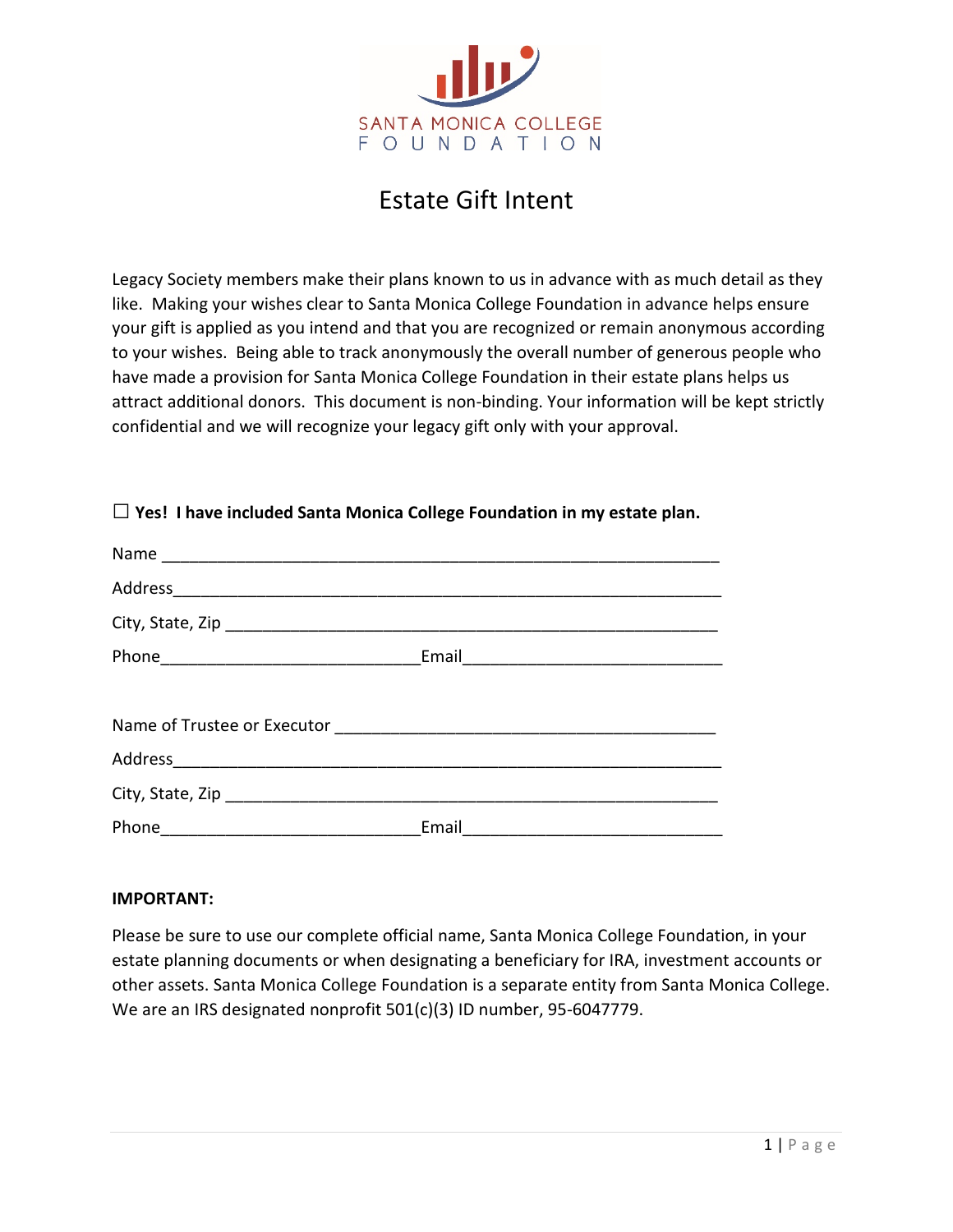## **Type of gift:**

 $\square$  Will/Living Trust  $\Box$  IRA/Retirement Account\*  $\square$  Bank, Brokerage or Other Financial Account\*  $\Box$  Privately held stock  $\Box$  Life Insurance Policy  $\Box$  Charitable Trust  $\Box$  Other (please specify)

*\* Please note that some firms and financial institutions do not contact beneficiaries when the account holder is deceased. Therefore, if you designate Santa Monica College Foundation as a beneficiary of any account not covered by your will, you must notify us so we are aware of the designation in order to claim the gift when the time comes.*

#### **My future gift amount:**

 $\square$  Is a percentage of my estate. The estimated amount of my gift is \$

 $\square$  Is in the specific amount of \$

 $\Box$  I wish to keep the amount of my gift confidential.

#### **My future gift is designated to support:**

- $\square$  The priority needs at the time it is received.
- $\square$  Endowment Fund invested to create earnings that support the foundation's mission and greatest needs going forward.
- $\Box$  A specific program or department  $\Box$
- $\Box$  Scholarship aid generally.
- $\square$  A specific/named scholarship, \_\_\_\_\_\_\_\_\_\_\_\_\_\_\_\_\_\_\_\_\_\_\_\_\_. If this scholarship and its criteria have not already been established, please complete an annual or endowed scholarship set up form and provide it with this document.